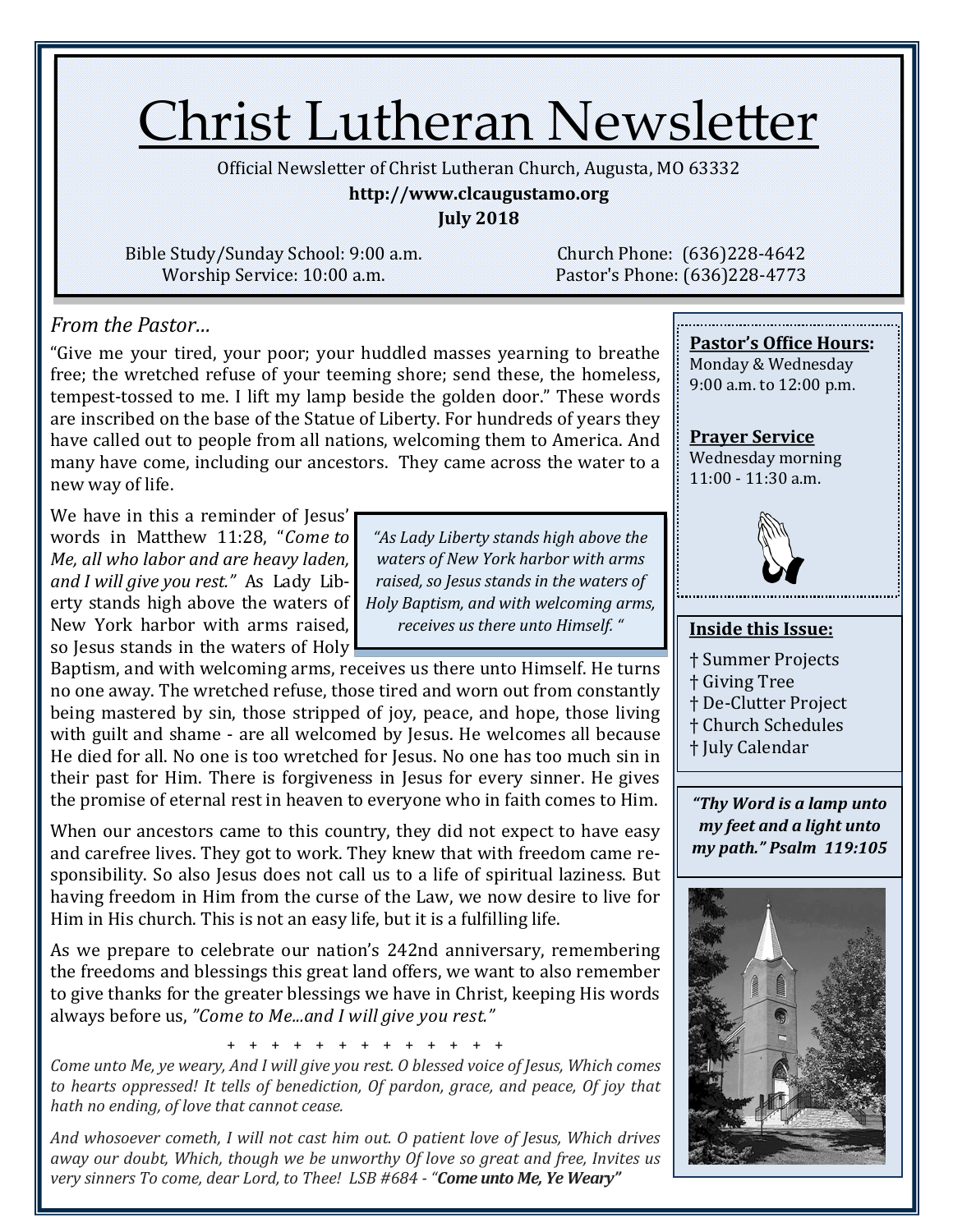#### **Attendance**

May 6 - 51 May 13 - 66 May 20 - 48 May 27 – 33 June 3 - 59 June 10 - 44 June 17 - 64 June 24 - 47

*"I was glad when they said to me, let us go to the house of the Lord!" Psalm 122:1*

#### **Community Food Drive**

**The Augusta community food drive** was a success again this year. We collected 33 large boxes of food and non perishable items along with \$1,200 in cash. Thanks to all who donated and helped with the drive.

#### **Summer Projects**

This summer we will embark on two major projects – the painting of the church steeple and all the exterior windows, plus the replacement of the back deck. In the Building Fund Savings Account we have money designated for the painting project, just not enough to pay for all of it. Likewise we have designated gifts in the Memorials and Gifts Savings Account for the deck but similarly not quite enough to complete the project. We have other savings we can use to cover the shortages.

If you care to contribute to either project you could simply put an offering in the Building Fund Envelope. If you care to make a special designated gift to either project, put your donation in a plain white envelope marked with your name, envelope number, and amount and drop it in the collection plate. Thank you, Tom Kluesner

#### **Giving Tree**

As promised our Giving Tree now has a new look and new opportunities to give towards the mission and ministry of Christ Lutheran Church. The guidelines as well as a list of the items available are noted in the framed document in front of the tree. Choose an item, remove the corresponding envelope, fill out the information on the front of the envelope, enclose your donation if applicable, and place in the offering plate. That's it - we will take care of the rest. If you have any additional questions or suggestions, please contact Glenda Drier, Giving Tree Coordinator. Thanks for your consideration!

#### **Financial Review—May 2018**

#### **Actual Profit/Loss Against Budget**

| <b>Total Contributions</b>       |              |              |
|----------------------------------|--------------|--------------|
| For May                          | \$6,188.00   | \$6,188.00   |
| <b>Total Expenses-May</b>        | \$11,764.82  |              |
| <b>Budgeted Planned Expenses</b> |              | \$10,117.58  |
| <b>Actual Loss-Over Budget</b>   | (\$5,576.82) | (\$3,929.58) |
| Line of Credit                   | (\$7,500.00) |              |

#### **Church Schedules**

Just a reminder that all church schedules for this year are found at the back of the 2018 Church Directory. This includes Usher, Greeter, Teller, Altar Guild, First Sunday Fellowship schedules as well as the general Church Calendar noting special services and events. If you have any questions about these schedules or need an additional copy of the directory, please contact Marcy Menke at 636-228-4092. Thanks!

#### **Looking Ahead**

**Golf Tournament—The annual** Paul Ballmann Memorial Benefit Golf Tournament will be Saturday, August 11, 2018 at Warrenton Golf Course. 7:00 a.m. Shotgun Start, 3 person scramble, \$90 per person includes breakfast sandwich, deep fried chicken, and soda. For additional information, see the flyer on the bulletin board.

\* \* \* \* \* \* \* \*

**Apple Butter Cooking** will be held on Saturday, September 29, 2018. Donations of half-pint and pint jars are always welcome.

#### **Church De-Clutter Project**

The church de-clutter project is underway! Items no longer being used are being moved to the tables in the basement. Please look through them and take anything you would like. Anything not taken will be disposed of every couple weeks. Thank you!